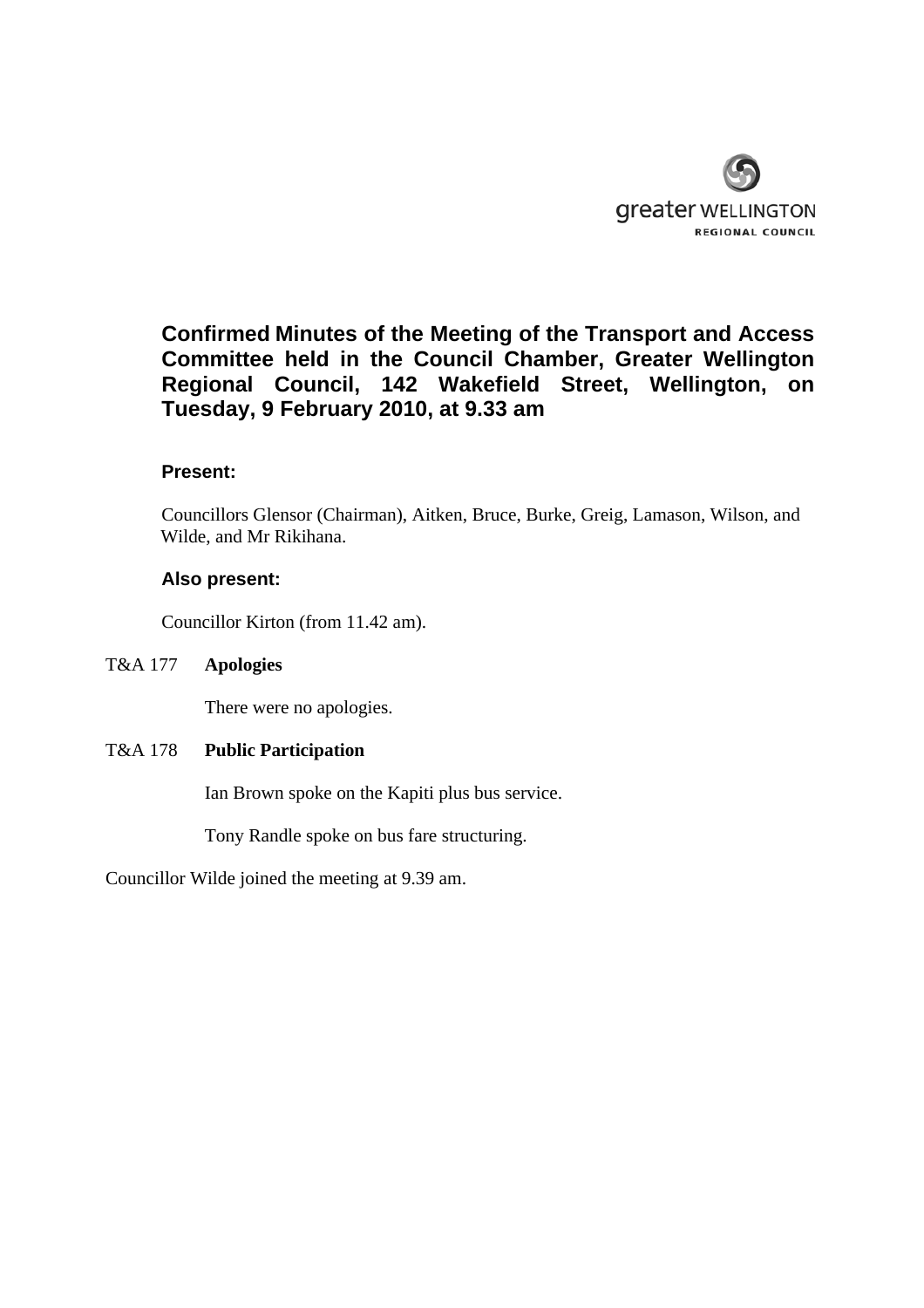#### T&A 179 **Confirmation of Minutes**

*Moved (Cr Aitken/Cr Wilson)* 

*That the Committee* 

 *Confirms the minutes of the meeting of the Transport and Access Committee held on 25 November 2009, Report 09.753.* 

The motion was **CARRIED**.

#### T&A 180 **Presentation on Wellington Regional rail Projects Progress**

David Gordon and Keith Robertson of Ontrack gave a *Powerpoint* presentation.

The motion was **CARRIED**.

T&A 181 **Development of Regional Public Transport Plan and update on review of Regional Land Transport Strategy** 

**Report 10.16 File: TD/02/06/07** 

*That the Committee*:

- *1. Receives the report.*
- *2. Notes the contents of the report.*
- *3. Agrees to the terms of reference for the development of the Wellington Regional Public Transport Plan 2010 set out in Attachment 1.*

The motion was **CARRIED**.

### T&A 182 **Annual fare review**

*That the Committee:* 

*1. Receives the report.* 

*Moved (Cr Wilson/Cr Greig)* 

**Report 10.31 File: TD/07/06/07** 

*Moved (Cr Glensor/Cr Wilde)*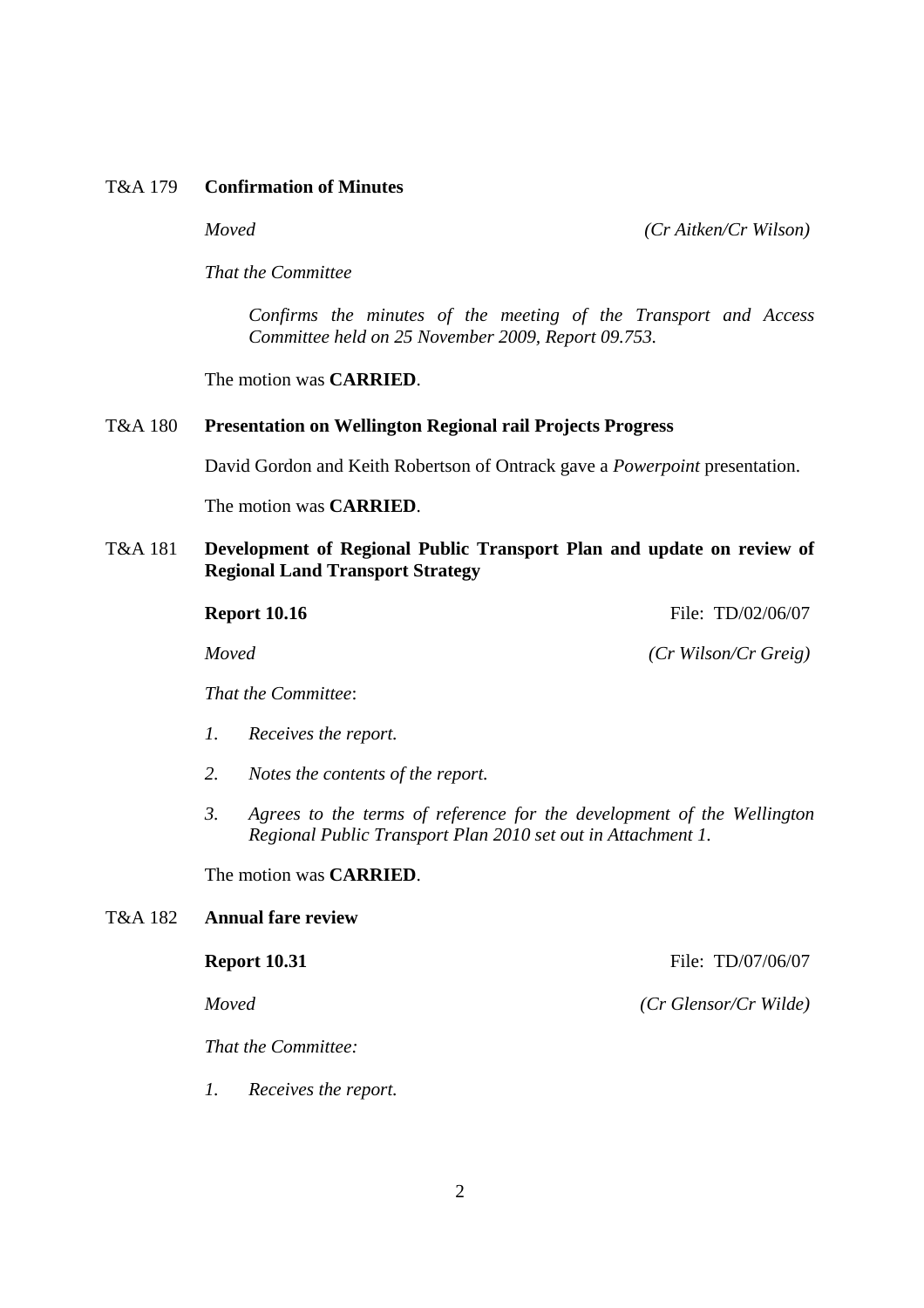- *2. Notes the contents of the report.*
- *3. Notes that the Council 10 year Plan 2009-19 assumes a fare revenue increase of 3% per annum from 2010/11 onwards.*
- *4. Notes that farebox recovery levels are predicted to fall below the Council target level of 45 - 50% within the next two years.*
- *5. Agrees that fares be increased from September 2010 to generate a revenue increase of 3%, subject to satisfactory agreement of contractual terms with operators which see the financial benefits of the fare increase flowing to the Council.*
- *6. Agrees that the preferred fare increase scenario set out in this report be the starting point for discussion with operators, but acknowledges that all options remain open at this time.*
- *7. Notes that reports on progress with operator discussions will be reported back to the Transport and Access Committee.*
- *8. Notes that consultation on the proposed fare revenue increase will occur with the public as part of the preparation of the Council Annual Plan, and that the increase cannot be confirmed until the completion of the Annual Plan.*

The motion was **CARRIED**.

The meeting was adjourned between 11.03 and 11.18 for morning tea.

#### T&A 183 **Service review update – February 2010**

**Report 10.28 File: TD/03/01/01** 

*Moved (Cr Glensor/Cr Wilde)* 

*That the Committee:* 

- *1. Receives the report.*
- *2. Notes the contents of the report.*

The motion was **CARRIED.**